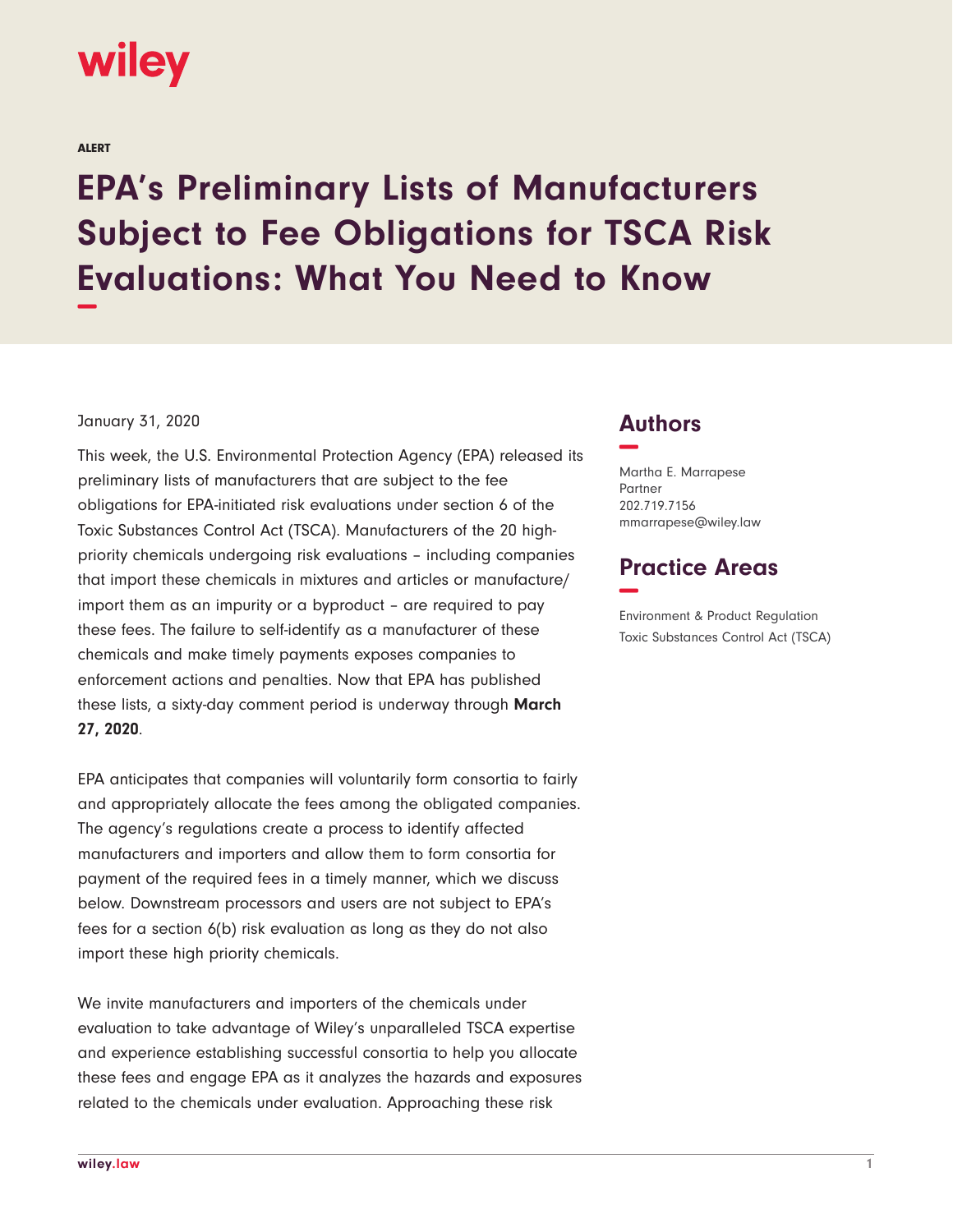evaluations with a coordinated strategy benefits all involved.

#### **TSCA Risk Evaluations**

As readers are likely aware, the Frank R. Lautenberg Chemical Safety for the 21st Century Act significantly amended EPA's responsibilities under TSCA. The law established a risk evaluation process for the agency to review and analyze chemicals currently in commerce to determine whether they present unreasonable risks to health or the environment. Under this framework, EPA is initially required to conduct and complete risk evaluations on the first ten chemical substances by this June.

The TSCA amendments also direct EPA to initiate risk evaluations for the twenty "high-priority" chemical substances immediately upon finalizing these designations, which occurred on December 20, 2019. EPA must now complete these evaluations within three years. TSCA allows the agency, however, to extend the deadline by an additional six months. EPA has started its evaluations for the following twenty chemicals that include solvents, flame retardants, phthalates, and several high-profile chemicals that have particularly broad use patterns:

- p-Dichlorobenzene;
- 1,2-Dichloroethane;
- trans-1,2-Dichloroethylene;
- o-Dichlorobenzene;
- 1,1,2-Trichloroethane;
- 1,2-Dichloropropane;
- 1,1-Dichloroethane;
- Dibutyl phthalate (DBP) (1,2-Benzene-dicarboxylic acid, 1,2-dibutyl ester);
- Butyl benzyl phthalate (BBP) (1,2-Benzene-dicarboxylic acid, 1-butyl 2(phenylmethyl) ester);
- Di-ethylhexyl phthalate (DEHP) (1,2-Benzene-dicarboxylic acid, 1,2-bis(2-ethylhexyl) ester);
- Di-isobutyl phthalate (DIBP) (1,2-Benzene-dicarboxylic acid, 1,2-bis-(2methylpropyl) ester);
- Dicyclohexyl phthalate;
- 4,4'-(1-Methylethylidene)bis[2, 6-dibromophenol] (TBBPA);
- Tris(2-chloroethyl) phosphate (TCEP);
- Phosphoric acid, triphenyl ester (TPP);
- Ethylene dibromide;
- 1,3-Butadiene;
- 1,3,4,6,7,8-Hexahydro-4,6,6,7,8,8-hexamethylcyclopenta [q]-2-benzopyran (HHCB);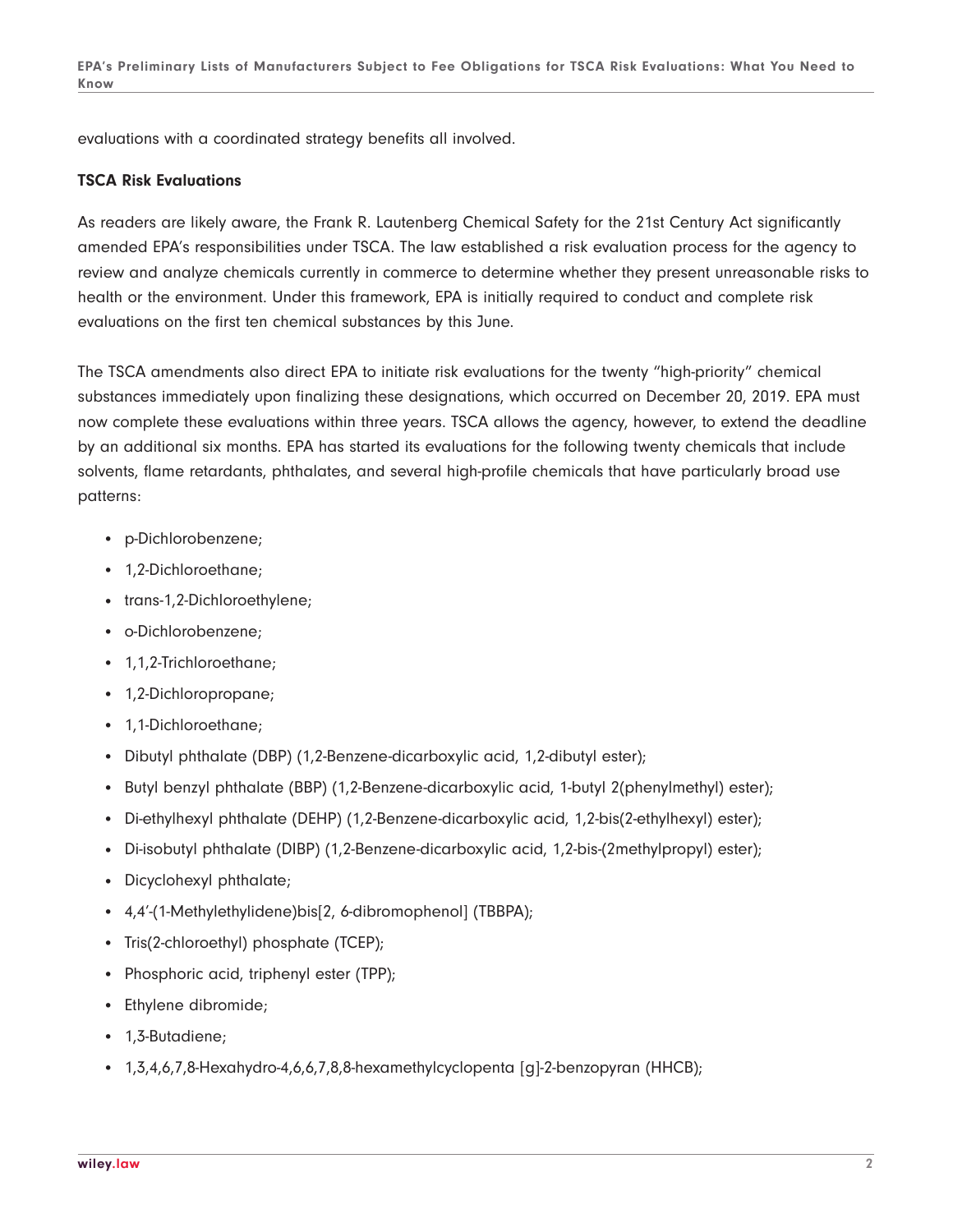**EPA's Preliminary Lists of Manufacturers Subject to Fee Obligations for TSCA Risk Evaluations: What You Need to Know**

- Formaldehyde; and
- Phthalic anhydride.

You may access the agency's dockets for these chemicals here: https://www.epa.gov/assessing-andmanaging-chemicals-under-tsca/chemical-substances-undergoing-prioritization-high. "Manufacturers" of these chemicals, as discussed below, must pay fees in the near future to help cover the costs of EPA's risk evaluations.

### **EPA's Fees Rule**

Section 26(b) of TSCA authorized EPA to require manufacturers and processors to pay fees to defray the cost related to section 6(b) risk evaluations, among other statutory duties. Pursuant to this authority, EPA issued its final rule, "Fees for the Administration of the Toxic Substances Control Act" (Fees Rule), on October 17, 2018 (83 Fed. Reg. 52694). This rule set forth the process for identifying manufacturers subject to TSCA fees for risk evaluations, the requirements for submitting payments to the agency, and the consequences if the fees are not paid.

It is crucial to know that, for purposes of TSCA fees, EPA considers "manufacturers" to include (1) manufacturers of the chemical substances being evaluated, (2) those who import the chemicals alone, as part of a mixture, or as part of an article, and (3) companies that manufacture (including import) the chemicals as impurities or byproducts, or in small amounts.

As noted above, EPA decided not to subject processors to fees for the risk evaluations because it represented an appropriate balance of fee allocation and "trying to identify relevant processors for all fee-triggering actions would be overly burdensome" for the agency. Processors may voluntarily join a consortium, however, and agree to pay a portion of the fee as a prerequisite to joining the consortium. Processors are still responsible for fees related to certain TSCA actions under sections 4 and 5.

The Fees Rule requires EPA to publish preliminary lists that identify manufacturers of each chemical undergoing evaluation, based on information available to the agency through Chemical Data Rule reporting, the Toxics Release Inventory, and other sources. Although the Fees Rule committed EPA to publishing the preliminary lists concurrently with the final list of high-priority chemicals to be evaluated, EPA needed an additional month to publish these preliminary lists in this case. It is important to note that EPA acknowledges that these lists are incomplete. EPA compiled these lists largely based on reports the agency receives for high volumes of these chemicals under Chemical Data Reporting and the Toxic Release Inventory. Therefore, it is reasonable to anticipate that many small-quantity manufacturers and certain importers will not find themselves on EPA's preliminary lists. Nevertheless, such companies must still self-identify.

During the sixty-day comment period currently underway, manufacturers and the public may take any of the three actions below.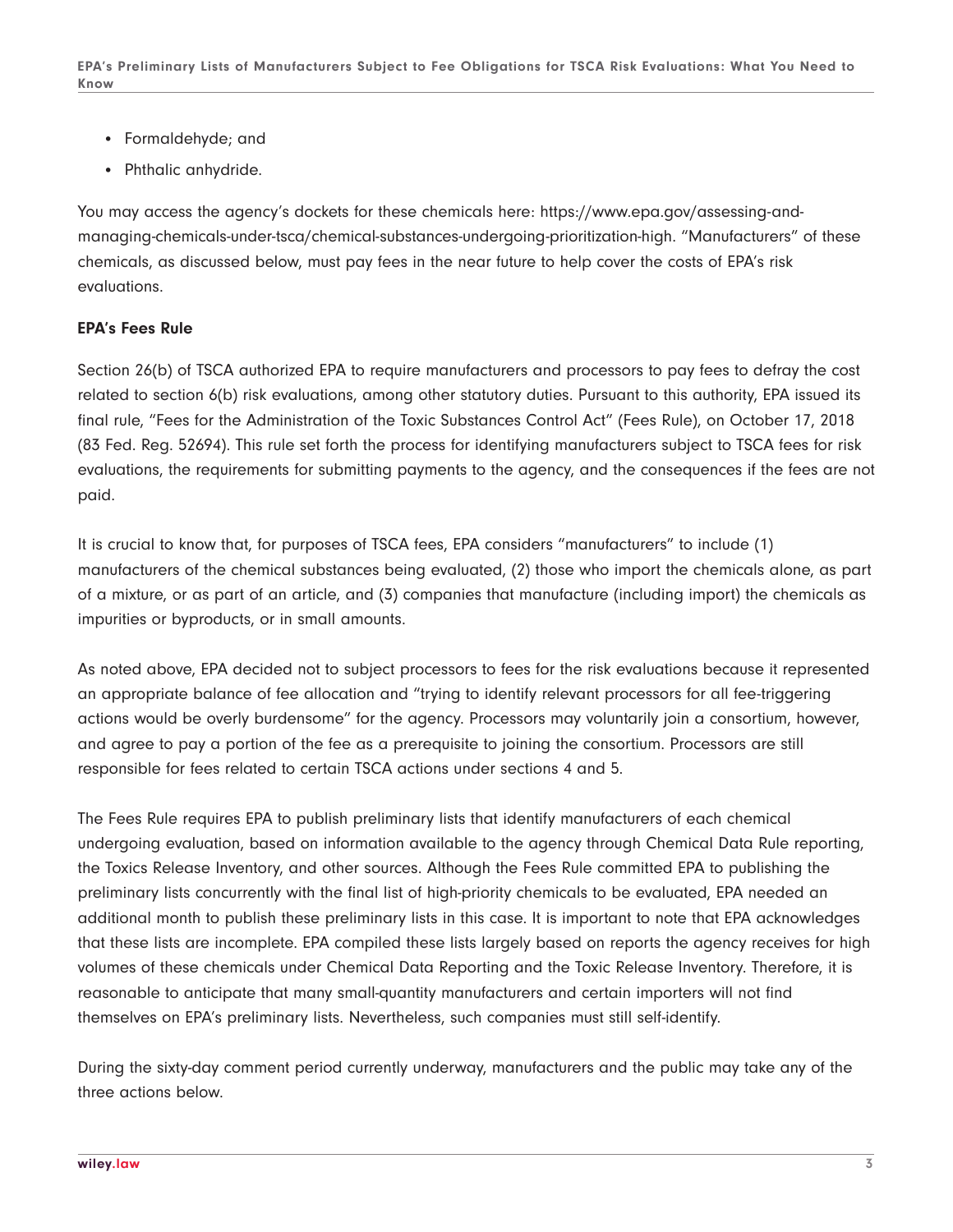First, the public may identify additional manufacturers that are not on the preliminary lists. If the public comments would cause EPA to add a manufacturer to a final fee list, the agency will contact that manufacturer prior to publication of the final list and provide the manufacturer with the opportunity to confirm or disprove the basis for adding it to the final list. EPA's Fees Rule requires the agency to issue the final list concurrently with the publication of the final scope documents for the risk evaluations. TSCA section 6(b)(3)(D) directs EPA to publish the scope documents no later than six months after initiation the risk evaluations for the high-priority chemicals, which is June 20, 2020.

Second, if manufacturers of the twenty chemicals (including importers of these chemicals, importers of articles that contain these chemicals, and manufacturers/importers of these chemicals as impurities or byproducts) are not identified on the preliminary lists, they must self-identify as a manufacturer before the end of the comment period and submit a notice to EPA with certain information via the agency's Central Data Exchange (CDX). We strongly believe that EPA needs to extend the comment period for at least sixty days after the agency issues the draft scopes of the risk evaluations because EPA's scope documents will provide better clarity about which manufacturers (especially importers of articles) will be subject to the risk evaluation fees.<sup>1</sup>

Third, manufacturers on the preliminary lists will have the opportunity to certify via CDX that either (1) they have already ceased manufacturing prior to December 20, 2019, and will not manufacture for five years into the future, or (2) they have never manufactured the chemical substance. Upon timely and proper notice, the agency will not require that manufacturer to pay the fee. Even if manufacturers do not appear on the preliminary lists, they may use this comment opportunity to submit a certification that they are not manufacturers subject to fees, as long as they meet one of the two criteria above.

### **Payment of Risk Evaluation Fees**

Pursuant to the Fees Rule, the fee for each TSCA section 6(b) risk evaluation will be \$1,350,000. EPA requires all manufacturers subject to the risk evaluation fees to make a complete payment no later than 120 days after publication of the final scope documents. Assuming EPA meets its statutory deadlines, the payment due date should be no later than October 18, 2020. Where consortia are not formed or cannot agree on a cost-sharing mechanism themselves, EPA's rules call for apportioning fees equally. The agency will not use other common fee sharing mechanisms, such as market share.

EPA strongly encourages manufacturers to form consortia to pay for the risk evaluation fees. In the consortia context, alternative fee-setting mechanisms are possible. Manufacturers will have 60 days from the day the agency publishes final scope documents to identify a principal sponsor and notify EPA they have formed a consortium. If the manufacturers within a consortium fail to agree on how fees will be allocated, the principal sponsor of the consortium must notify EPA in writing during the 60-day window from the date of the final scope documents. In other words, within this 60-day window, the principal sponsor of the consortium must notify EPA that (1) the manufacturers have formed a consortium and, where applicable, (2) they have failed to reach agreement within the consortium on the allocation of fees.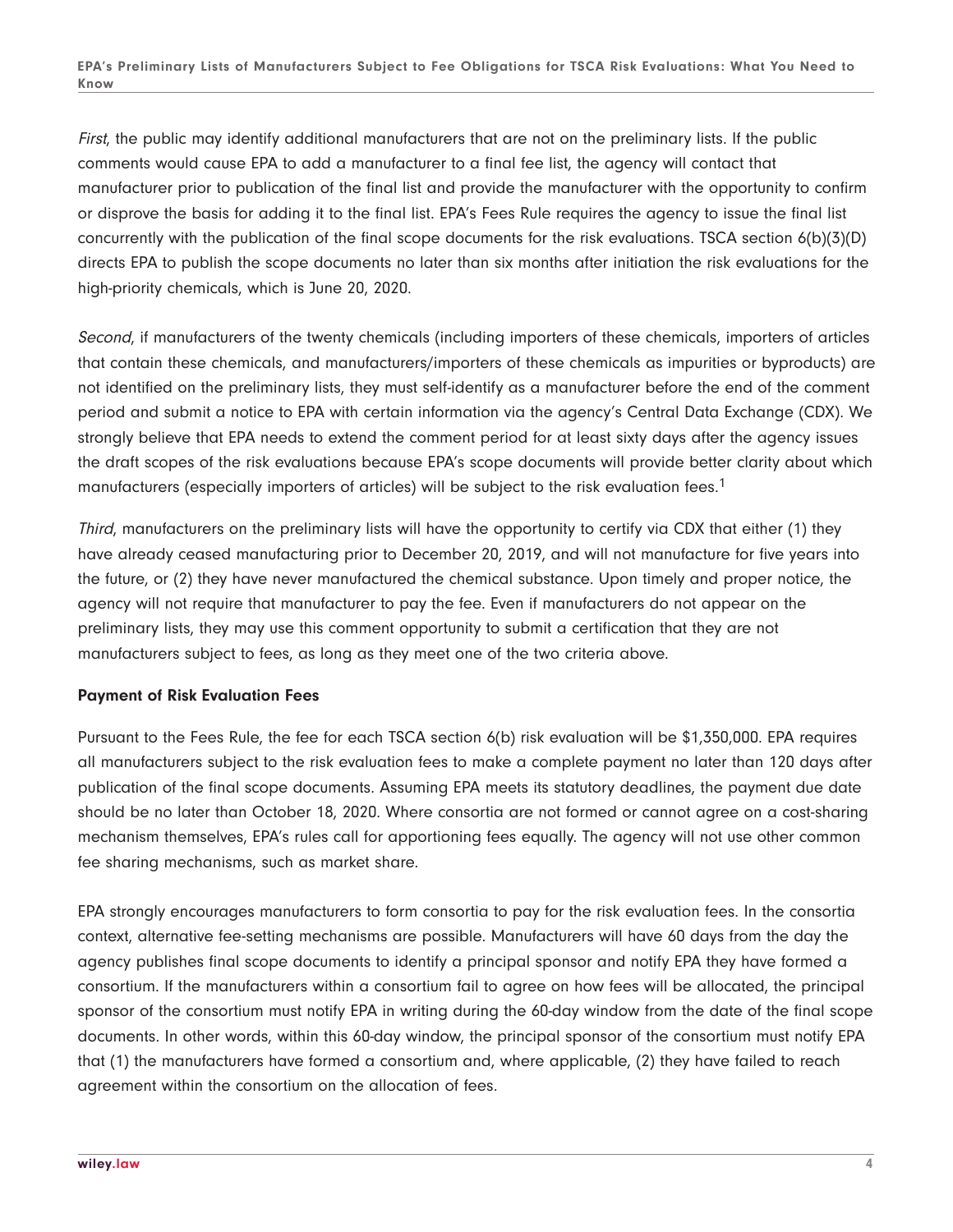Of course, EPA's "ideal scenario is that a single consortium forms and independently agrees upon allocation of payment amongst its members." In this ideal scenario, EPA would send a single invoice to the consortium for payment of the risk evaluation fee. Manufacturers within a consortium are free to agree on how to allocate the fee among its members. EPA has explained how it will apportion fees in the event that that multiple consortia form or there is a combination of consortia and individual manufacturers. This allocation becomes even more complicated when taking into account the discounts for small business concerns under TSCA.

If a single consortium does not represent all manufacturers subject to the pertinent risk evaluation fee and/or manufacturers fail to agree on splitting the fees within a consortium, then EPA will calculate and allocate the fee according to the following formula:

- Count the total number of manufacturers (including importers and manufacturers within any consortium);
- Divide the total fee amount (\$1,350,000) by the total number of manufacturers;
- Allocate equally on a "per capita" basis to generate a "base fee";
- Provide all small businesses with an 80% discount from the base fee as long as those small businesses are not associated with a consortium (other than an all-small business consortium);
- Recalculate the total remaining fee and total number of remaining manufacturers by subtracting the discounted fees and the number of small businesses; and
- Reallocate the remaining fee across those remaining manufacturers in equal amounts (each manufacturer within a consortium represents one manufacturer).

Below, we provide three basic scenarios to illustrate how EPA could allocate the \$1,350,00 risk evaluation fee:

- There are 10 manufacturers subject to the risk evaluation fee. They are all members of the same consortium. EPA will invoice the consortium for \$1,350,000. The manufacturers will reach an agreement on how to allocate the fee within the consortium.
- There are 10 manufacturers subject to the risk evaluation fee. Only five of the manufacturers are members of a consortium. EPA will charge the five individual manufacturers \$135,000 each and send an invoice to the consortium for \$675,000.
- There are 10 manufacturers subject to the risk evaluation fee. Five are members of a consortium, two are small businesses, and the remaining three are neither. EPA will calculate a base fee of \$135,000 (\$1,350,000 divided by 10). The two small businesses would receive their 80% discount and be required to pay \$27,000 each (\$135,000 multiplied by 0.2). EPA would then recalculate the remaining fee to be \$162,000 for each remaining manufacturer (\$27,000 multiplied by 2, then subtracted from \$1,350,000, and finally divided by 8). The agency would invoice the consortium for \$810,000 (\$162,000 multiplied by 5), while the three remaining individual manufacturers would each be responsible for paying \$162,000.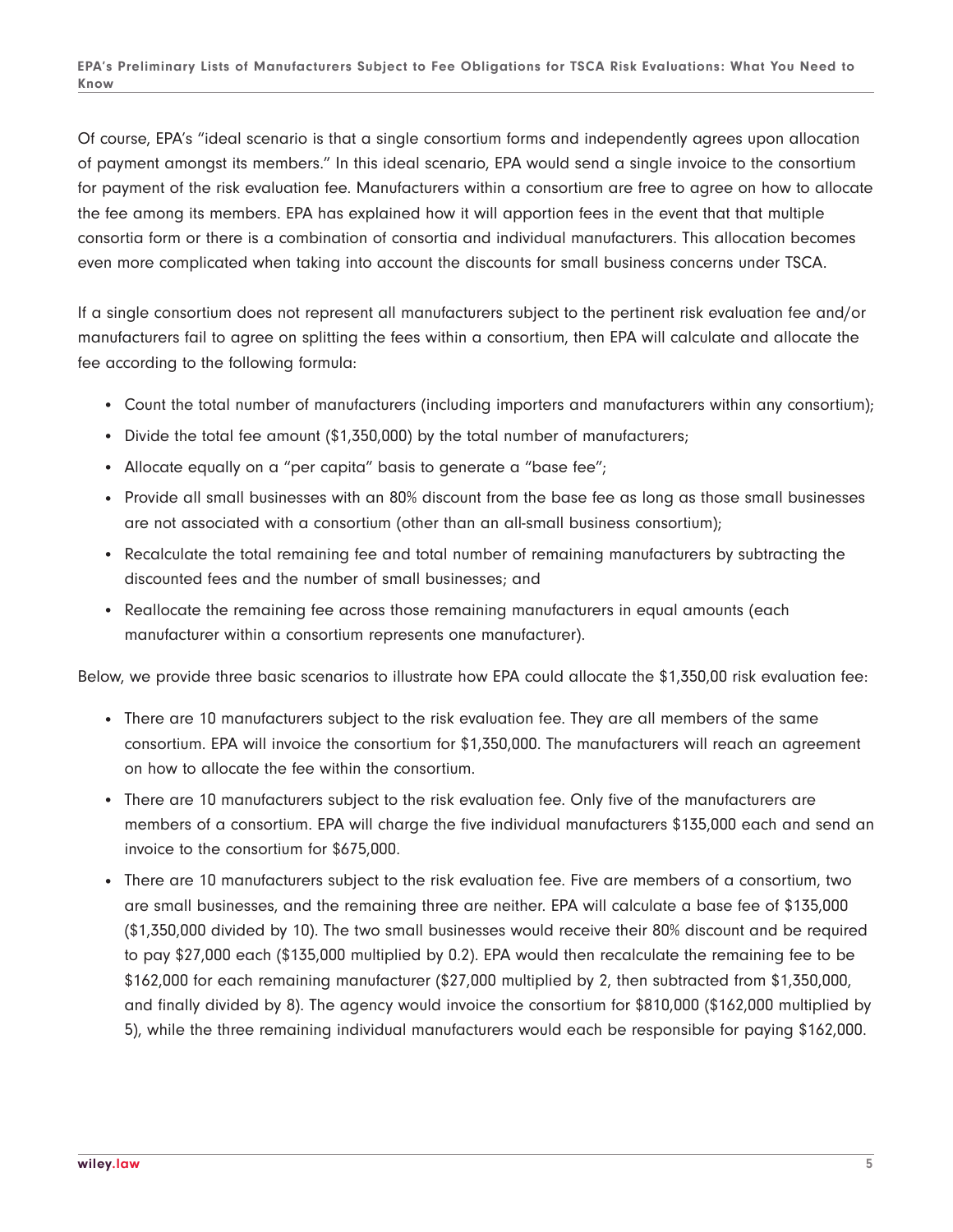Again, EPA requires manufacturers to pay these fees 120 days after EPA issues the final scope document for a particular risk evaluation. Given that these payments will be due no later than October 2020, your company may need to set aside funds from its 2020 fiscal-year budget to pay for one or more risk evaluations.

### **Civil Enforcement Actions and Penalties**

EPA's Federal Register notice for the preliminary lists reminds companies that manufacturers (including importers) that fail to identify themselves as subject to fee obligations may be subject to a penalty under section 16 of TSCA. 85 Fed. Reg. 4661, 4663 (Jan. 27, 2020). EPA's Fees Rule establishes that failure to timely remit the appropriate fees "is a violation of TSCA and enforceable under section 15 of the Act." 40 C.F.R. § 700.49(b). Specifically, "[f]ailure to pay the appropriate fee at the required time would subject each manufacturer . . . who is subject to the fee payment to penalties regardless of whether they intend to pay independently . . . or through a consortium." 83 Fed. Reg. 53694, 52710 (Oct. 17, 2018). Until the fee is paid, any non-compliant manufacturer (or importer) faces a potential penalty up to the maximum allowed by statute, including an inflation adjustment, of \$40,576/day for each day the manufacturer (or importer) has failed to make a payment past the payment due date. Likewise, companies that falsely certify to having ceased manufacture (including import) or not re-initiating manufacture (including import) within five years will also be subject to penalties. Companies should anticipate that EPA is set to impose substantial penalties for noncompliance to strongly disincentivize companies from trying to avoid risk evaluation fee payments. Indeed, a manufacturer's share of the fee could prove to be much lower than the penalty that the agency would seek to impose on a free-rider who violated the law. There is no provision in TSCA or the Fees Rule that authorizes companies that have paid risk evaluation fees to seek compensation from free-riders on their own.

#### **The Need for Consortia**

Manufacturers and importers should come together to form consortia because EPA's default allocation methodology fails to reflect any market-share realities. To wit, in the absence of a consortia, manufacturers and importers of significantly different sizes would be required to pay the same portion of the risk evaluation fee. Because the outcome of the risk evaluations may have a greater impact on those companies that use and rely on the chemicals under evaluation, processors and other downstream users are allowed to voluntarily join consortia and contribute towards the risk evaluation fee. Creating a consortium of manufacturers, importers (including those that import the chemical within an article), processors, and downstream users will be beneficial to all the parties involved.

Nevertheless, forming consortia and fairly allocating fees for a risk evaluation is a complex endeavor. Wiley has decades of experience in forming and managing consortia of chemical manufacturers under the Federal Insecticide, Fungicide, and Rodenticide Act (FIFRA) to pay for high-value studies that generate data needed for EPA's review and approval of pesticides. In managing these consortia, we have successfully worked through data compensation issues to ensure that the cost of generating data is fairly apportioned among consortia members. Specifically, we know how to work with consortia members to determine a fair allocation of costs among the members. Finally, we are skilled at mediating potential disputes among consortia